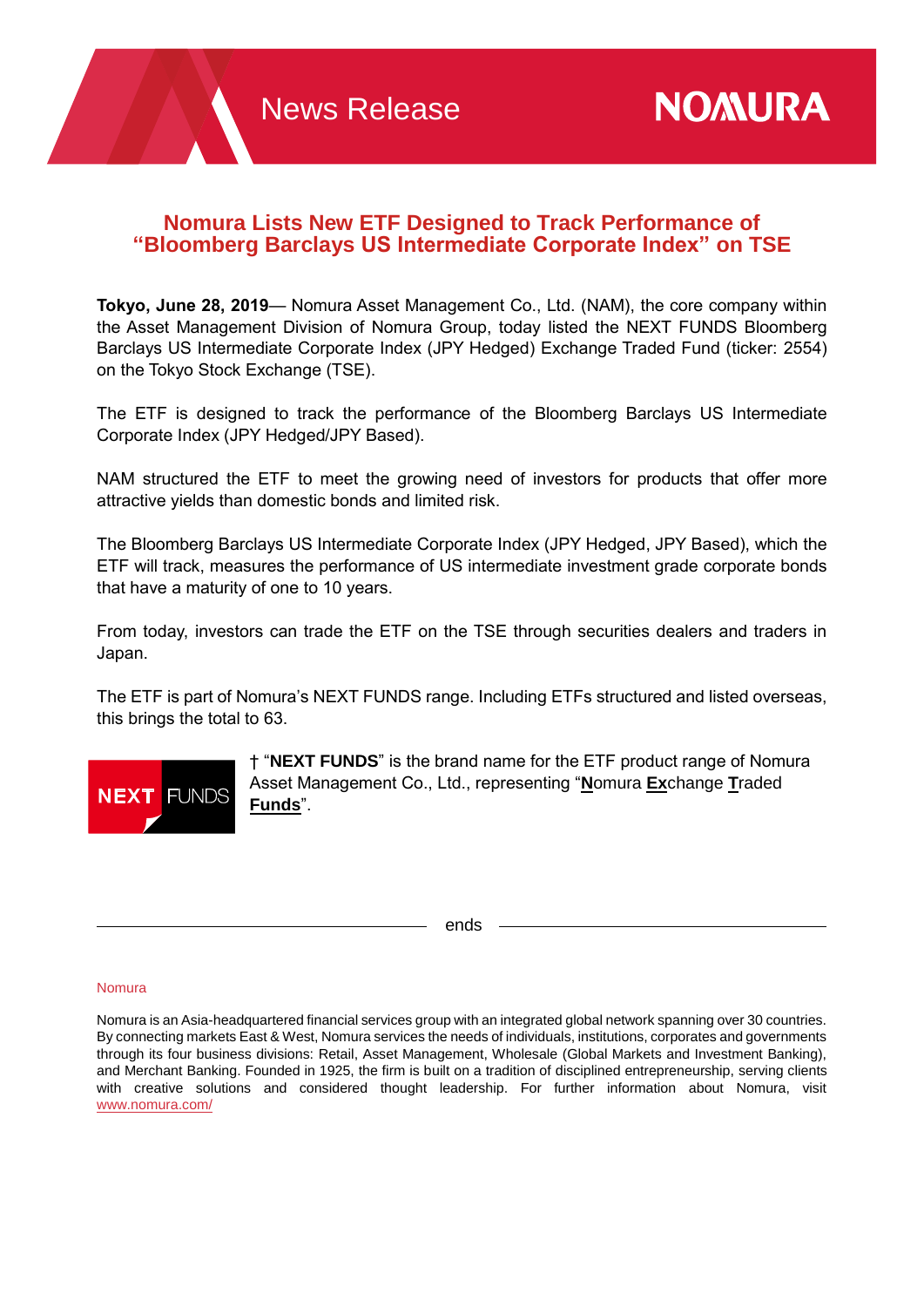## **Disclaimer of "Bloomberg Barclays US Intermediate Corporate Index"**

"BLOOMBERG® is a trademark and service mark of Bloomberg Finance L.P. and its affiliates (collectively "Bloomberg"). BARCLAYS® is a trademark and service mark of Barclays Bank Plc (collectively with its affiliates, "Barclays"), used under license. Bloomberg or Bloomberg's licensors, including Barclays, own all proprietary rights in the Bloomberg Barclays Indices. Neither Bloomberg nor Barclays is affiliated with Nomura Asset Management Co., Ltd., and neither approves, endorses, reviews or recommends NEXT FUNDS Bloomberg Barclays US Intermediate Corporate Index (JPY Hedged) Exchange Traded Fund. Neither Bloomberg nor Barclays guarantees the timeliness, accurateness or completeness of any data or information relating to Bloomberg Barclays US Intermediate Corporate Index (JPY Hedged), and neither shall be liable in any way to the Nomura Asset Management Co., Ltd., investors in NEXT FUNDS Bloomberg Barclays US Intermediate Corporate Index (JPY Hedged) Exchange Traded Fund or other third parties in respect of the use or accuracy of the Bloomberg Barclays US Intermediate Corporate Index(JPY Hedged) or any data included therein."

## **Disclaimer of Nomura Asset Management**

The contents of this material are based on an English translation of a Japanese announcement made on June 28, 2019 by Nomura Asset Management Co., Ltd. Whilst every effort has been made to translate the Japanese document into English, the accuracy and correctness of this translation are not guaranteed, therefore please refer to the original Japanese document.

Please note that the information contained in this document is for reference purposes only and does not constitute an offer to sell or the solicitation of an offer to buy securities by Nomura Asset Management Co., Ltd. to any person in Japan and does not constitute a distribution, an offer to sell or the solicitation of an offer to buy any securities or provide any services in any jurisdiction in which such distribution or offer is not authorized.

Furthermore, none of the shares of the Fund have been or will be registered under the United States Securities Act of 1933, as amended ("1933 Act"), or under the securities laws of any state or political subdivision of the United States of America or any of its territories, possessions or other areas subject to its jurisdiction including the Commonwealth of Puerto Rico (the "United States"). The Fund has not been and will not be registered under the United States Investment Company Act of 1940, as amended, nor under any other US federal laws.

Accordingly, the information in this document is not made or directed to any person in the United States and under no circumstance shall the provision of the information on this document be deemed to constitute an offer of securities or an offer to provide any services to any person in the United States or to any U.S. Person as the term is defined under 1933 Act.

Furthermore, the information in this document is not made or directed to any person in the United Kingdom and under no circumstances shall the provision of the information in this document be deemed to constitute an offer of securities or an offer to provide any services to any person in the United Kingdom.

# **Disclosures required in Japan**

Registered Company Name: Nomura Asset Management Co., Ltd.

Registration Number: Director of the Kanto Local Financial Bureau (Financial instruments firms) No. 373 Member Associations: The Investment Trusts Association, Japan; Japan Securities Investment Advisers Association; Type II Financial Instruments Firms Association

This document is issued for reference purposes to explain the outline of "NEXT FUNDS Bloomberg Barclays US Intermediate Corporate Index (JPY Hedged) Exchange Traded Fund" ("Fund") and does not constitute disclosure material based on the Financial Instruments and Exchange Law. Moreover, this document is not in any way intended to be an investment solicitation. Before investing in the Fund, prospective investors